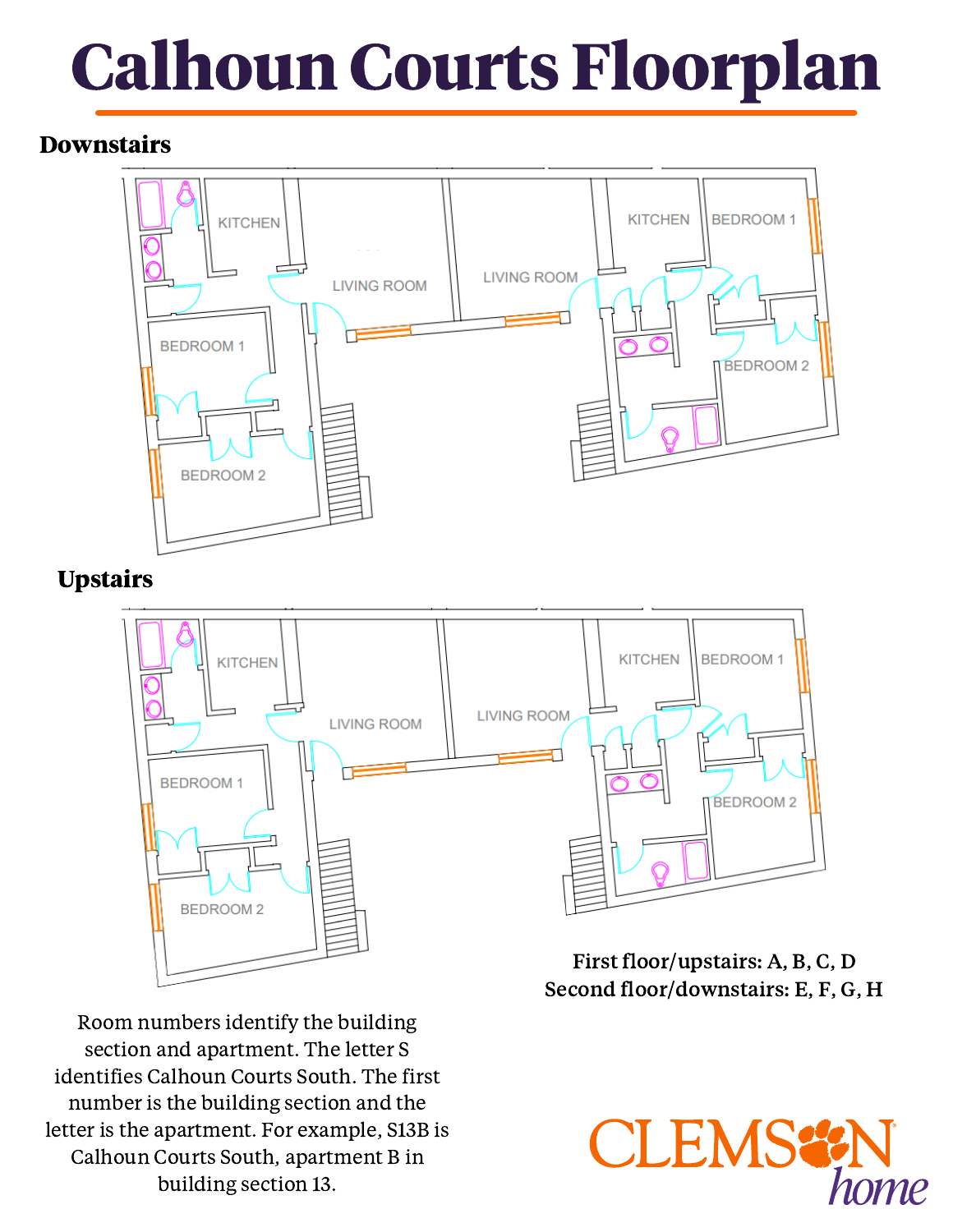

### Community Map

Old Greenville Highway (93)



I Fil home